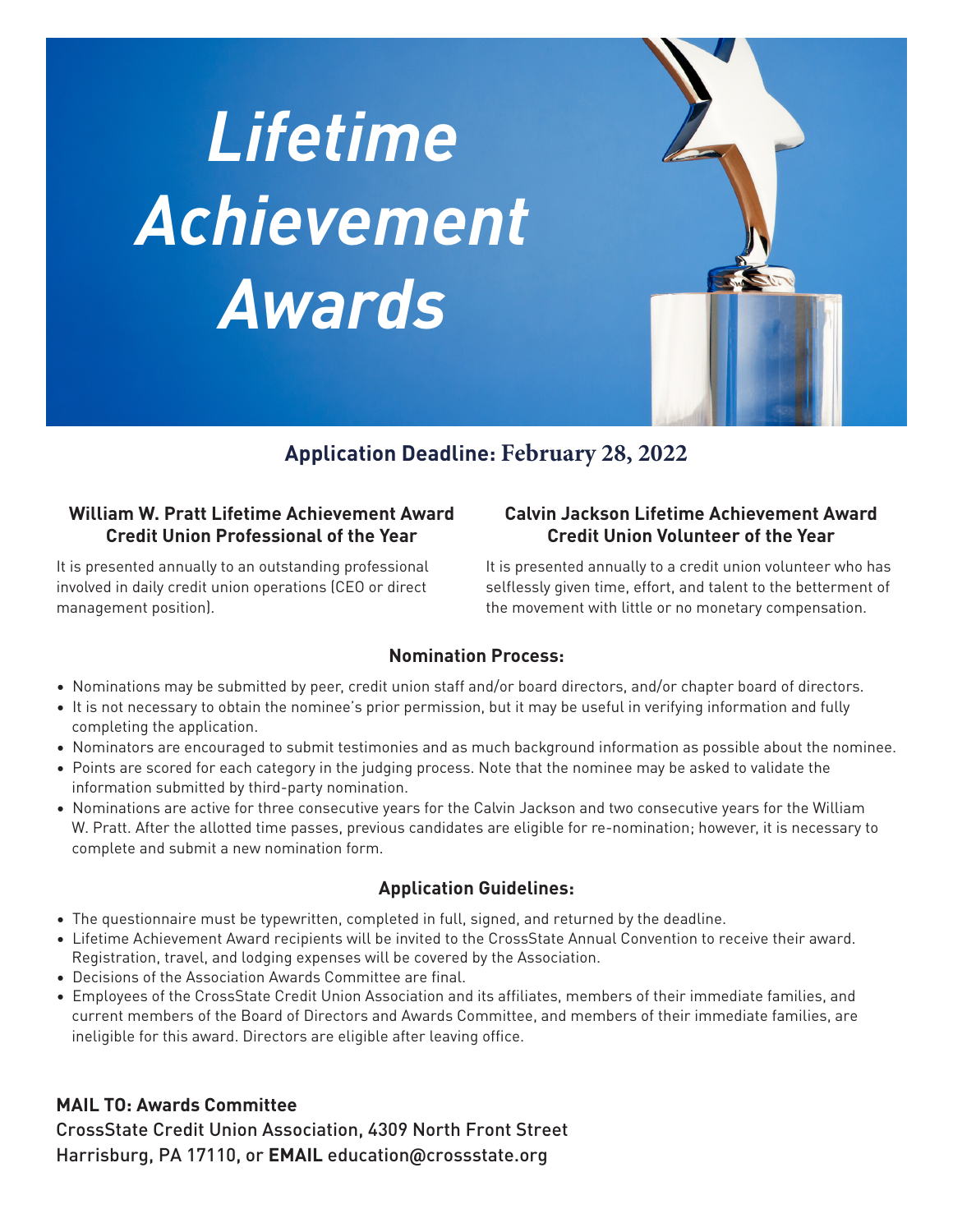| William W. Pratt - Professional of the Year<br>Nominations are active for two consecutive years.                                                                                                                                                                                                                                                                                          | Calvin Jackson - Volunteer of the Year<br>Only activities conducted as a credit union<br>volunteer will be considered. Nominations are<br>active for three consecutive years.                                                                                                                                                                                                                                                                                                                                                                                                                                                                                                                                                                                                                                                                                                                                                                                                                                                                                                                                                                                                                                                  |  |  |
|-------------------------------------------------------------------------------------------------------------------------------------------------------------------------------------------------------------------------------------------------------------------------------------------------------------------------------------------------------------------------------------------|--------------------------------------------------------------------------------------------------------------------------------------------------------------------------------------------------------------------------------------------------------------------------------------------------------------------------------------------------------------------------------------------------------------------------------------------------------------------------------------------------------------------------------------------------------------------------------------------------------------------------------------------------------------------------------------------------------------------------------------------------------------------------------------------------------------------------------------------------------------------------------------------------------------------------------------------------------------------------------------------------------------------------------------------------------------------------------------------------------------------------------------------------------------------------------------------------------------------------------|--|--|
|                                                                                                                                                                                                                                                                                                                                                                                           |                                                                                                                                                                                                                                                                                                                                                                                                                                                                                                                                                                                                                                                                                                                                                                                                                                                                                                                                                                                                                                                                                                                                                                                                                                |  |  |
| Lifetime Achievement Award, and certify that to the best of our knowledge, the following statements<br>and information are true and accurate.                                                                                                                                                                                                                                             |                                                                                                                                                                                                                                                                                                                                                                                                                                                                                                                                                                                                                                                                                                                                                                                                                                                                                                                                                                                                                                                                                                                                                                                                                                |  |  |
|                                                                                                                                                                                                                                                                                                                                                                                           |                                                                                                                                                                                                                                                                                                                                                                                                                                                                                                                                                                                                                                                                                                                                                                                                                                                                                                                                                                                                                                                                                                                                                                                                                                |  |  |
|                                                                                                                                                                                                                                                                                                                                                                                           |                                                                                                                                                                                                                                                                                                                                                                                                                                                                                                                                                                                                                                                                                                                                                                                                                                                                                                                                                                                                                                                                                                                                                                                                                                |  |  |
|                                                                                                                                                                                                                                                                                                                                                                                           | <b>COMPLETE ALL PORTIONS OF THIS NOMINATION</b><br>(Points are assigned for each category during judging process.)                                                                                                                                                                                                                                                                                                                                                                                                                                                                                                                                                                                                                                                                                                                                                                                                                                                                                                                                                                                                                                                                                                             |  |  |
| <b>GENERAL INFORMATION</b>                                                                                                                                                                                                                                                                                                                                                                |                                                                                                                                                                                                                                                                                                                                                                                                                                                                                                                                                                                                                                                                                                                                                                                                                                                                                                                                                                                                                                                                                                                                                                                                                                |  |  |
|                                                                                                                                                                                                                                                                                                                                                                                           |                                                                                                                                                                                                                                                                                                                                                                                                                                                                                                                                                                                                                                                                                                                                                                                                                                                                                                                                                                                                                                                                                                                                                                                                                                |  |  |
|                                                                                                                                                                                                                                                                                                                                                                                           |                                                                                                                                                                                                                                                                                                                                                                                                                                                                                                                                                                                                                                                                                                                                                                                                                                                                                                                                                                                                                                                                                                                                                                                                                                |  |  |
| Number of years of service in the credit union movement: ____________<br>Past and present credit union positions (volunteer or professional):<br><b>Credit Union</b><br>the control of the control of the control of the control of the control of the control of<br><u> 1989 - Johann John Stone, markin film yn y brenin y brenin y brenin y brenin y brenin y brenin y brenin y br</u> | Position<br>Dates of Service<br>___________ to ___________<br>$\frac{1}{\sqrt{1-\frac{1}{2}}}\cos\left(\frac{1}{2}\cos\left(\frac{1}{2}\cos\left(\frac{1}{2}\cos\left(\frac{1}{2}\cos\left(\frac{1}{2}\cos\left(\frac{1}{2}\cos\left(\frac{1}{2}\cos\left(\frac{1}{2}\cos\left(\frac{1}{2}\cos\left(\frac{1}{2}\cos\left(\frac{1}{2}\cos\left(\frac{1}{2}\cos\left(\frac{1}{2}\cos\left(\frac{1}{2}\cos\left(\frac{1}{2}\cos\left(\frac{1}{2}\cos\left(\frac{1}{2}\cos\left(\frac{1}{2}\cos\left(\frac{1}{2}\cos\left(\frac{1}{2}\cos\left$<br>the control of the control of the control of the<br>$\frac{1}{\sqrt{1-\frac{1}{2}}}\to 0$<br><u> 1989 - Johann Barbara, martxa alemaniar a</u><br>$\frac{1}{\sqrt{1-\frac{1}{2}}}\cos\left(\frac{1}{2}\cos\left(\frac{1}{2}\cos\left(\frac{1}{2}\cos\left(\frac{1}{2}\cos\left(\frac{1}{2}\cos\left(\frac{1}{2}\cos\left(\frac{1}{2}\cos\left(\frac{1}{2}\cos\left(\frac{1}{2}\cos\left(\frac{1}{2}\cos\left(\frac{1}{2}\cos\left(\frac{1}{2}\cos\left(\frac{1}{2}\cos\left(\frac{1}{2}\cos\left(\frac{1}{2}\cos\left(\frac{1}{2}\cos\left(\frac{1}{2}\cos\left(\frac{1}{2}\cos\left(\frac{1}{2}\cos\left(\frac{1}{2}\cos\left$<br>the control of the control of the control of |  |  |
| <b>EDUCATIONAL ACTIVITIES</b><br>What has nominee done to continue his or her credit union education?<br><b>STAR</b><br>MERIT VAP CUNA CPD Online CUNA Schools                                                                                                                                                                                                                            | Judge/Bradley Leadership School                                                                                                                                                                                                                                                                                                                                                                                                                                                                                                                                                                                                                                                                                                                                                                                                                                                                                                                                                                                                                                                                                                                                                                                                |  |  |
| Does nominee hold any credit union professional designations?<br><b>CCUE</b><br>CUDE CUCE                                                                                                                                                                                                                                                                                                 |                                                                                                                                                                                                                                                                                                                                                                                                                                                                                                                                                                                                                                                                                                                                                                                                                                                                                                                                                                                                                                                                                                                                                                                                                                |  |  |
| What Association/ National conferences has nominee attended?<br>Annual Convention (PA or NJ)<br>CU Reality Check (PA or NJ)<br>America's Credit Union Conference                                                                                                                                                                                                                          | <b>Fall Leadership Conference</b><br>Volunteer Conference (PA or NJ)<br>State/National Governmental Affairs Conference                                                                                                                                                                                                                                                                                                                                                                                                                                                                                                                                                                                                                                                                                                                                                                                                                                                                                                                                                                                                                                                                                                         |  |  |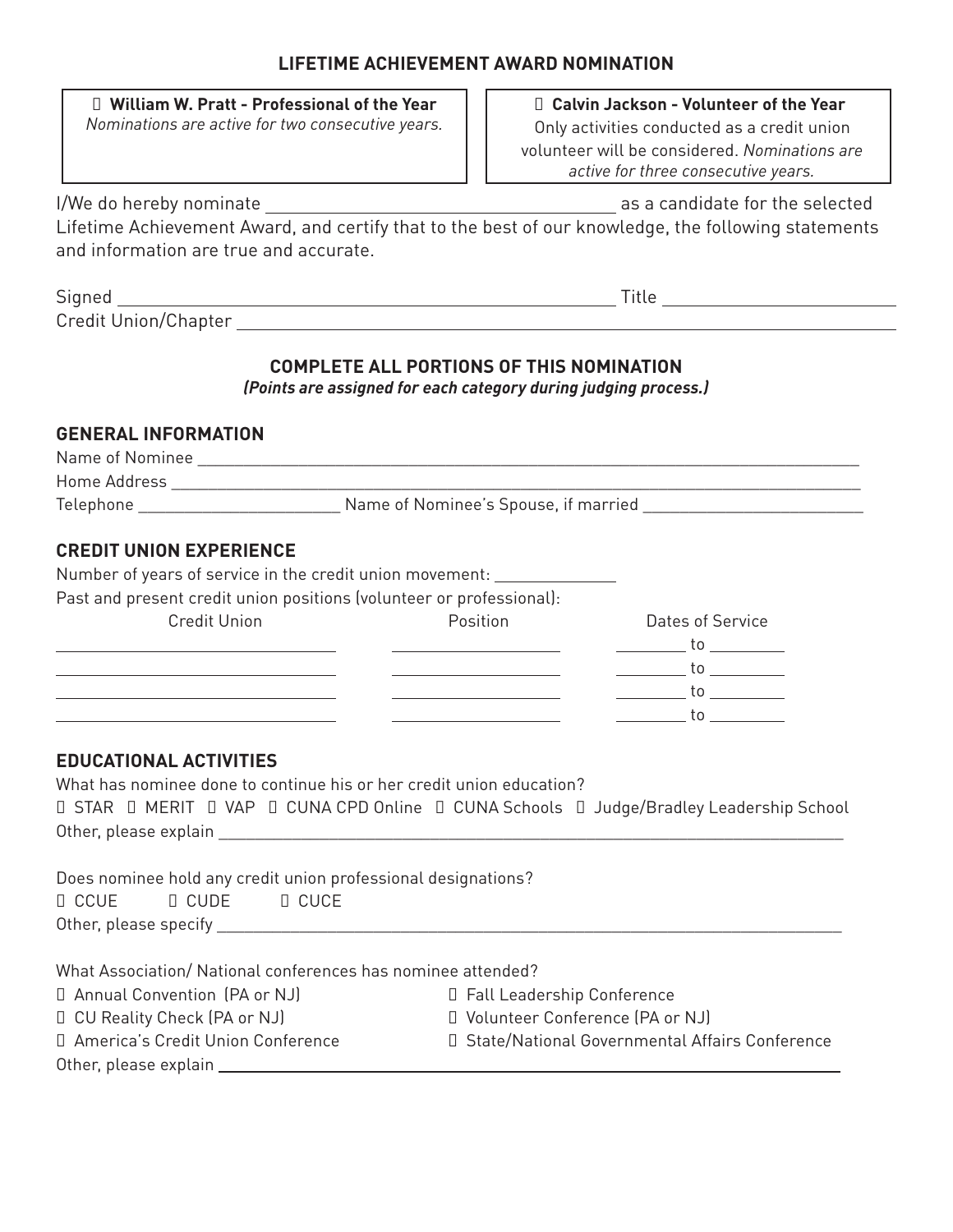#### **CHAPTER INVOLVEMENT**

List official chapter positions the nominee has held, including length of service:

| Chapter | Position | Dates of Service |
|---------|----------|------------------|
|         |          |                  |
|         |          |                  |
|         |          |                  |
|         |          |                  |

List any other chapter activities in which the nominee has been involved, and the approximate time volunteered:

### **LOCAL/STATE CREDIT UNION ACTIVITIES**

List positions nominee has held at the state level (Association/Service Boards, committees, task forces, etc.) and dates of service:

List any activities in which the nominee has been involved in to help further the credit union movement in his or her community and/or state (youth involvement, legislation, education, public relations, etc.):

List any activities nominee has assisted in at other credit unions:

## **NATIONAL/INTERNATIONAL CREDIT UNION ACTIVITIES**

List past/present positions nominee has held at the national level (CUNA, CUNA Mutual, CUES, etc.):

List any activities in which the nominee has been involved to help further the credit union nationally or internationally: